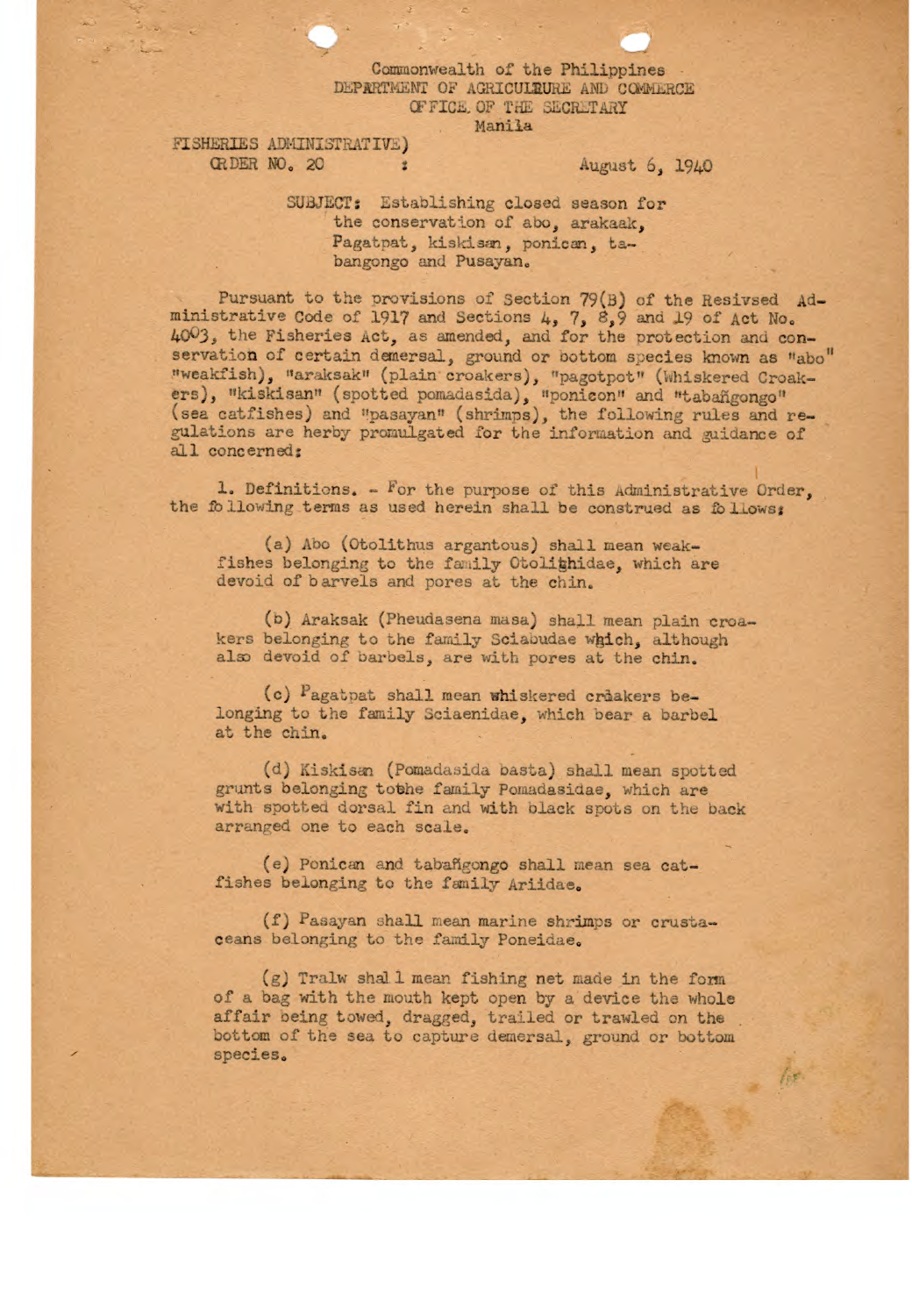2. Prohibition - It shall be unlawful for aay person, association or corporation to use trawl in San Miguel Bay during the period from May 1 to October 31 of each year.

3. Restrictions. - Licenses and permits issued under Act No. 4003, as amended, or regulations, or municipal ordinances promulgated thereunder, shall contain provisions to the effect that:

(a) The terms and conditions of the licenses, permit or contract, shall be subject to change at the discretion of the Secretary of Agriculture and Commerce; and

(b) The licensee or permittee shall be responsible for any and all the acts of his agents and employees, contractors, and employees d' the contractors connected with his fishing operations.

. Exemption.

(a) For scientific, educational, personal or propagation purposes, any person, association institution or copporation of good repute, may be granted by the Secretary of Agriculture and Commerce, free of change, a permit to catch or cause to be caught In any manner fishes of all sizes otherwise prohibited **in** this Administrative Order, subject to such conditiona as the Secretary of Agriculture and Conmerce may deem wise to impose for the proper protection and conservation of these fishes.

(b) For propagation purposes not connected with any scientific or educational purposes, the proper municipal official or officials may issue licenses to the highest bidder in accordance with Section 57 to 69 of Act No. 4003, the Fisheries Act, as amended, for taking fry of all fishes for which fees may be fixed or collected, subject to such conditions as the Secbetary of Agriculture and Commerce may deen wise to impose.

(c) any person who shall catch fish under these licenses, but uses same for purposes other than those mentioned hereinabove, shall be subject to the same penalty as if no permit has been granted.

5. Enforcement.  $-$  for the purpose of enforcing the provisions of this Administrative Order and of such regulations as may hereafter oe promulgated, fishery inspectors, agents or officers; menbers of the Philippine Constabulary; members of the Municipal and municipal district police; members of the Secret service force, inspectors, guards or wharfingers of the customs service; internal revenue officers and agnnts; officers of coast guard cutters and lighthousc keepers; and such other competent officials, employees or per